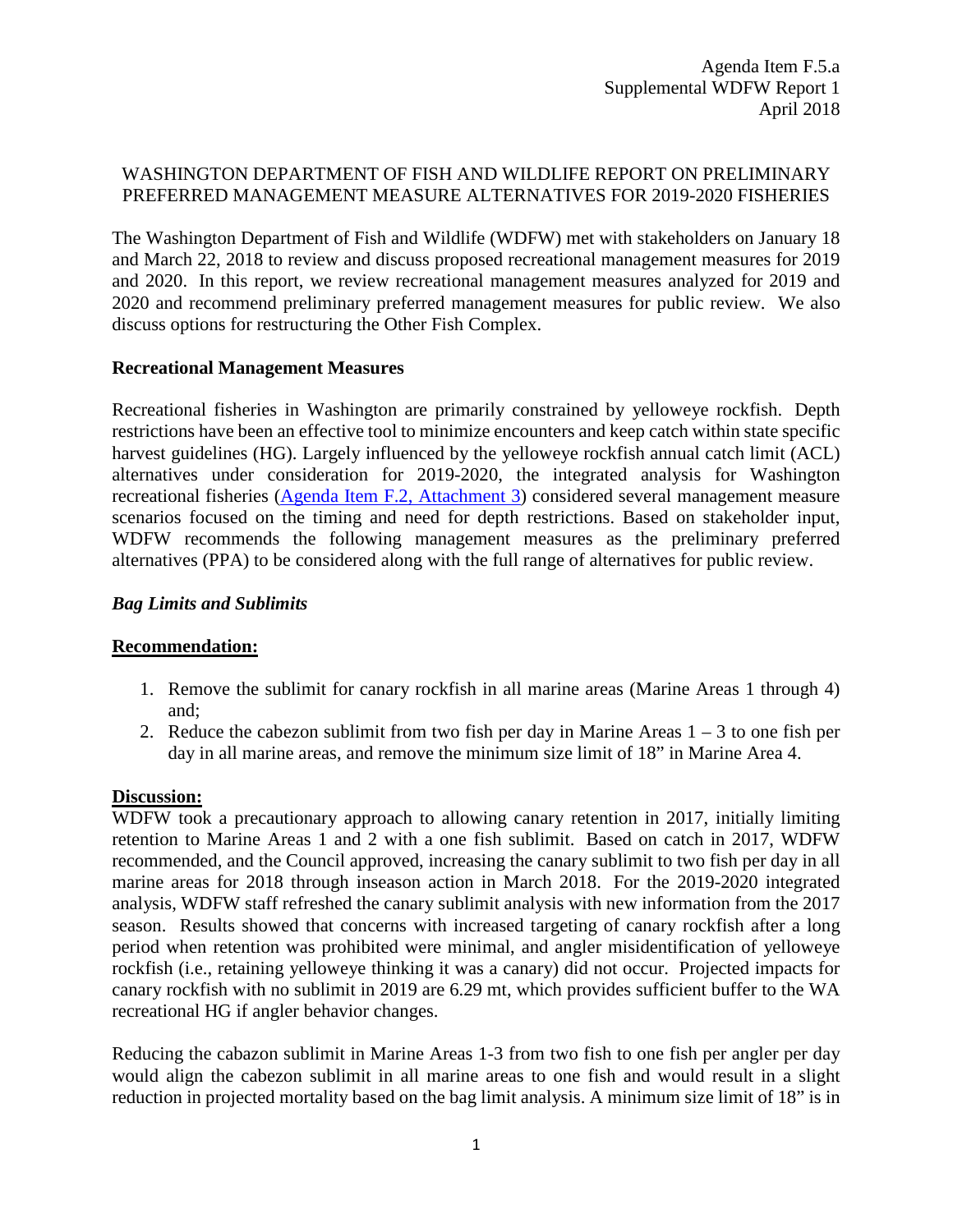place in Marine Area 4 to align cabezon regulations with those inside Puget Sound. Discussions with our Marine Science staff indicated there was likely no biological need for a minimum size limit and it had a minimal effect as anglers are not catching and releasing undersized cabezon.

## *Lingcod Season*

# **Recommendation:**

1. Align the lingcod season in Marine Area 4 with the recreational groundfish season and the lingcod season in Marine Areas 1-3.

## **Discussion:**

Lingcod is currently open in Marine Area 4 from April 16 to October 15 while the lingcod season in Marine Areas 1 through 3 is open concurrently with the recreational groundfish season (i.e., second Saturday in March through the third Saturday in October).

This proposal would open the lingcod season in Marine Area 4 approximately one month earlier, but would only be slightly different from the status quo closing date. Stakeholders proposed this management measure at the meeting on March 22 and as such, was not included in the integrated analysis. Since then, projected impacts to yelloweye rockfish have been estimated by assuming yelloweye impacts in April would double from No Action and that March yelloweye impacts would be the same as the current yelloweye impacts in April under the No Action alternative where the season is open for two weeks. These estimates are included in the projected yelloweye impacts summarized in Table 1. This change will provide some additional opportunity for recreational anglers to target lingcod but is not expected to have a significant impact on angler effort as coastal weather in early spring can often be limiting.

In addition to the request from stakeholders for this change, as part of a statewide process, WDFW is considering alternatives that would simplify recreational regulations and provide consistency between management areas when possible. The April 16 opening date in Marine Area 4 was originally established to align with the lingcod season in the adjacent state managed area east of the Bonilla-Tatoosh line (Marine Area 4B). Consideration for revising the lingcod season in Marine Area 4B to align with the coastal lingcod season dates will occur as part of WDFW's statewide rule making process for 2020.

## *North Coast (Marine Areas 3 and 4)*

## **Recommendation:**

- 1. Revise the dates for the 20-fathom depth restriction from, May 9 through Labor Day, to June 1 through Labor Day and;
- 2. Allow yellowtail and widow rockfish retention seaward of 20 fathoms in July and August on days open to salmon fishing.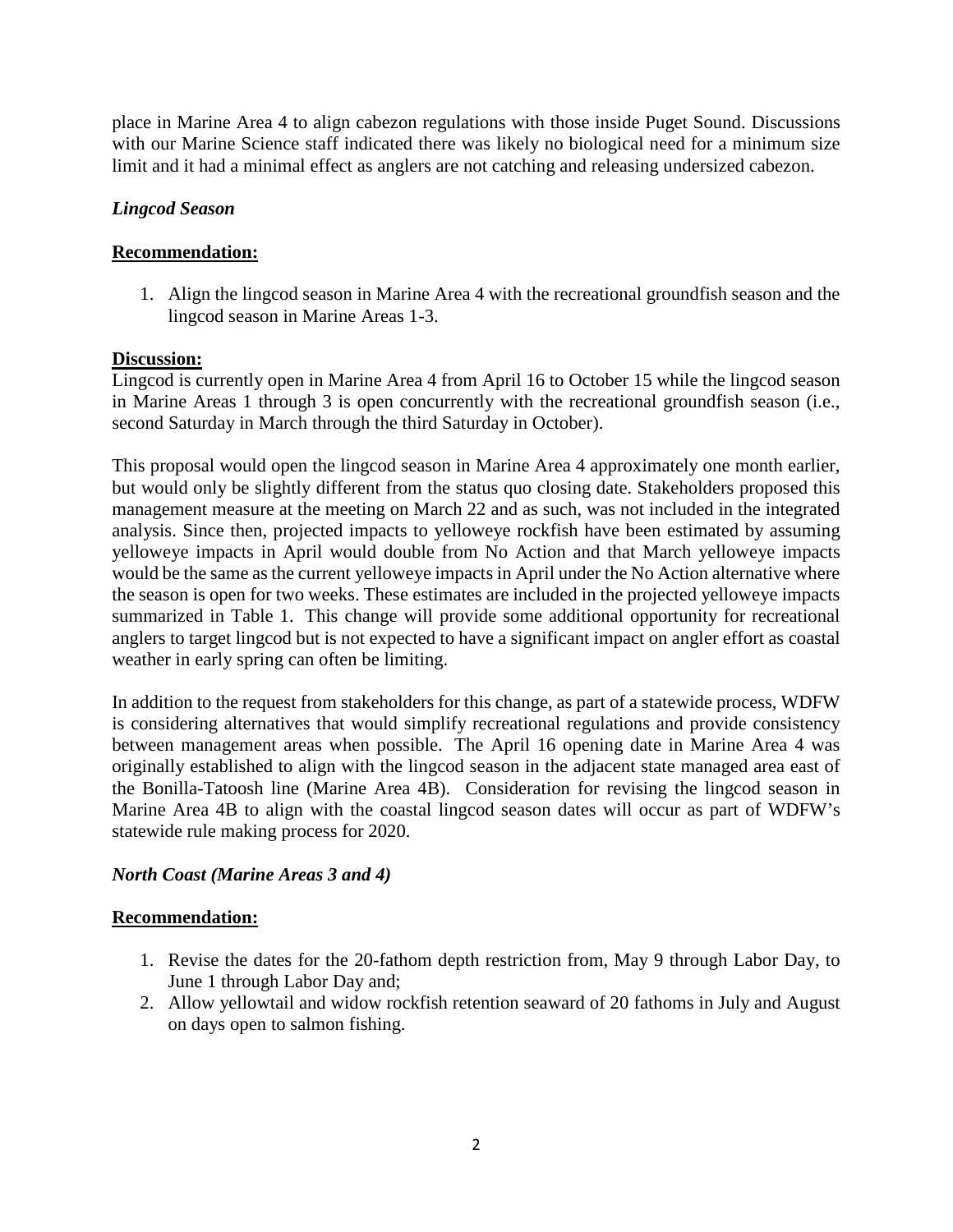### **Discussion:**

Depth restrictions are the most restrictive in the north coast management area where encounters with yelloweye rockfish are the highest. With only minimal modifications, recreational groundfish fishing has been limited to the area shoreward of 20-fathoms from May through September since 2006. While several options for the 20-fathom depth restriction were analyzed under the range of yelloweye ACL alternatives, including completely removing the depth restriction for the duration of the season, stakeholders preferred a more precautionary approach. Stakeholders supported a preference for allowing some opportunity to retain mid-water species in waters deeper than 20 fathoms combined with a modest change to the timing of the 20-fathom depth restriction as an initial step.

In general, the majority of yellowtail discards during the month of July and August are on vessels targeting salmon (60 percent and 74 percent during July and August 2017, respectively). As suggested by the high discard rate, salmon fisheries primarily occur in the mid-water area where yellowtail and widow rockfish are likely to be encountered. This measure would allow the retention of healthy rockfish resources that are already being caught and released and where attainment in 2016 was only 22 percent of the yellowtail rockfish ACL North of 40°10' N. lat and 51 percent for widow rockfish (Somers, et al 2017).

To evaluate the impacts of this measure, we considered whether yelloweye rockfish impacts would increase as a result of allowing yellowtail and widow rockfish retention seaward of 20 fathoms. Since this measure would simply allow the retention of mid-water rockfish species that are currently being caught and discarded, the expectation is that there will be little if any increased mortality of yelloweye rockfish. In July and August 2017, there was 0.011 yelloweye rockfish released per angler trip targeting salmon. Total yelloweye rockfish mortality on all trip types in the north coast subarea is relatively low in July and August with the high amounts over the last three years (2015-2017) at 0.07 mt and 0.06 mt in July and August respectively. Again, while yelloweye mortality is not expected to increase as a result of this measure, total yelloweye rockfish impacts for July and August 2017 were doubled to estimate projected mortality for 2019 and 2020 in the event that angler behavior changes. Projected mortality for yellowtail rockfish was estimated assuming that all of the yellowtail rockfish released on trips targeting salmon in July and August 2017 were retained. These estimates are included in the projected total yelloweye impacts summarized in Table 1.

## *South Coast (Marine Area 2)*

#### **Recommendation:**

- 1. Revise the 30-fathom line to be in place from the second Saturday in March through May 31;
- 2. Revise the 30-fathom line to restrict lingcod only;
- 3. Allow lingcod retention seaward of the deepwater lingcod line from June 1 through June 15 and from September 1 through September 15;
- 4. Allow lingcod retention seaward of 30 fathoms and the deepwater lingcod line area every Sunday in May in the event that the Area 2A halibut quota does not provide sufficient quota to likely accommodate recreational halibut fishing in Marine Area 2 for four days.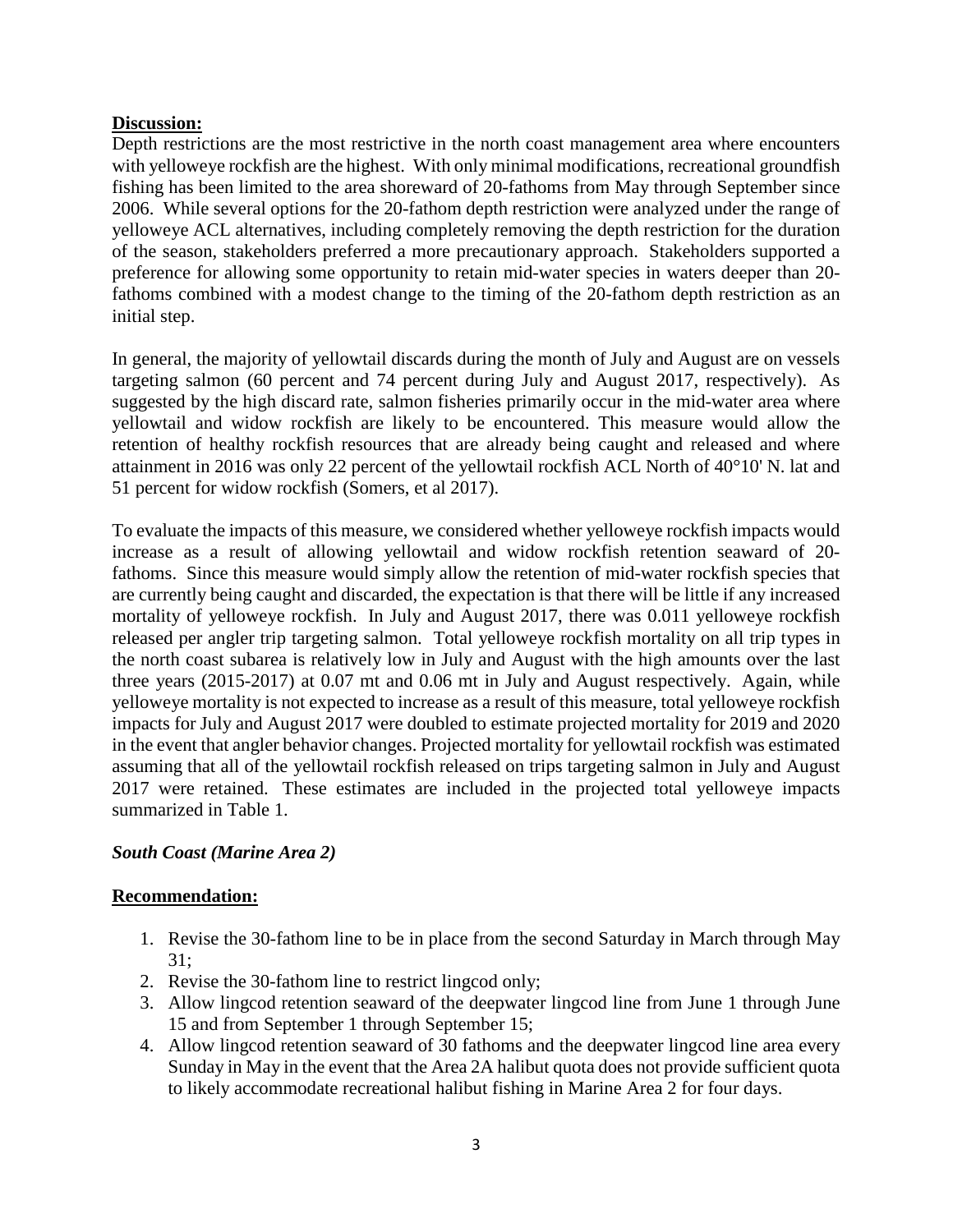#### **Discussion:**

Input from south coast (Marine Area 2) stakeholders echoed the input from stakeholders from the north coast (Marine Areas 3 and 4) subarea that indicates a preference for a conservative approach to revising depth restrictions under all yelloweye ACL alternatives under consideration for 2019 and 2020.

WDFW analyzed alternatives for the 30-fathom line, which included revising that the groundfish restriction be for lingcod only, and under several timing alternatives, including completely removing the 30-fathom line under ACL Alternative 2 [\(Agenda Item F.2, Attachment 3\)](https://www.pcouncil.org/wp-content/uploads/2018/03/F2_Att3_Appdx_A_Integrated_Alternatives_Analysis_1804_Apr2018BB.pdf). The integrated analysis did not specifically consider any changes to the deepwater lingcod closure. However, projected mortality estimates for removing the 30-fathom line estimated impacts when there would be no depth restriction in place at all (i.e., neither the deepwater lingcod restriction nor the 30-fathom line). In other words, any yelloweye mortality savings resulting from the deepwater lingcod closure would be an additional reduction to projected yelloweye mortality. As such, the projected impacts based on removing the 30-fathom line was used to estimate projected impacts when allowing lingcod retention in the deepwater closure area during portions of the months of June and September (Table 1).

Revising the start date for the 30-fathom depth restriction from March 15 to the second Saturday in March would align it with the opening of the groundfish season and lingcod season, consistent with our original intent. This change was inadvertently left out of the 2017-2018 harvest specifications process when the lingcod and groundfish season dates were changed. Without this change, the start of 30-fathom line restriction could be later than the season opening.

In addition, WDFW discussed with stakeholders potential recreational groundfish measures that could be implemented in the event that the Area 2A Pacific halibut total allowable catch (TAC) is low enough that the south coast subarea could potentially be open for only one or two halibut days. The preferred approach would allow lingcod retention in both the area seaward of 30 fathoms and in the deepwater lingcod closure on Sundays in May. This would allow some additional fishing opportunities if recreational halibut allocations are severely reduced. Impacts to yelloweye rockfish are expected to be similar to what is already projected for the month of May, as lingcod retention is currently allowed seaward of the 30-fathom line and the deepwater lingcod closure on days open to recreational halibut fishing which typically include Sundays in the south coast subarea. WDFW would like guidance from the National Marine Fisheries Service as to whether or not this measure could be implemented through inseason action on an as needed basis as an alternative to including it as a standalone management measure in the 2019-2020 harvest specification and biennial management measure process.

#### *Columbia River (Marine Area 1)*

## **Discussion:**

WDFW does not have a specific recommendation for changes to management measures for the Columbia River subarea (Marine Area 1) at this time. However, stakeholders from the Washington portion of this subarea have requested that consideration be given to allowing rockfish retention with halibut on board. The Council previously considered this measure in the [2015-2016](http://www.pcouncil.org/wp-content/uploads/GF15_16_SpexFEISJanuary2015.pdf)  [Groundfish Harvest Specification EIS.](http://www.pcouncil.org/wp-content/uploads/GF15_16_SpexFEISJanuary2015.pdf) Currently, groundfish retention is prohibited with halibut